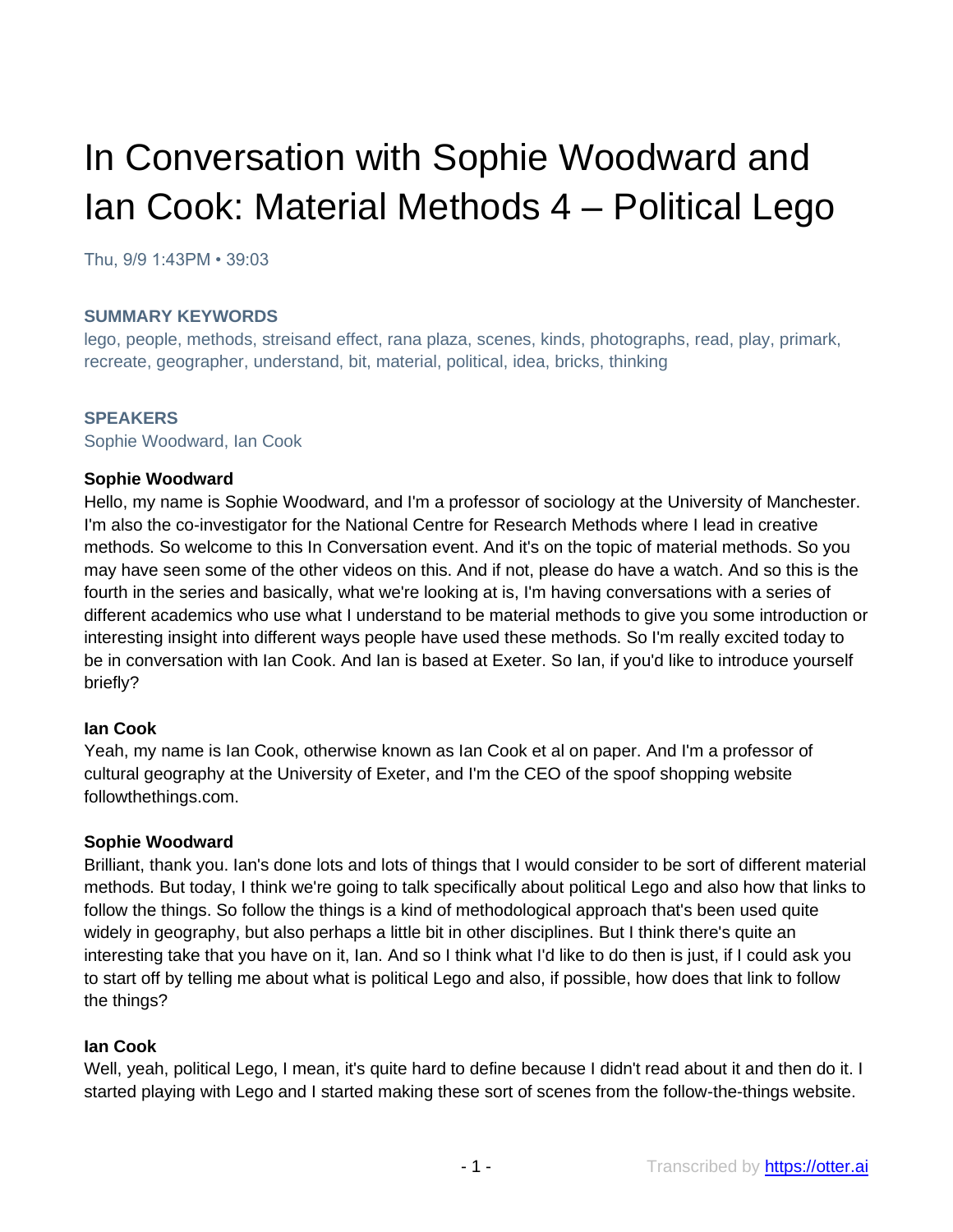We research filmmaking in art and activism that encourages people to think about who makes their stuff, basically. So there's all kinds of different characters and scenes and iconic kind of thoughtprovoking scenes, basically, that you see in this kind of work. And what happened is that I had a group of interns, and we started to try and recreate some of these scenes in Lego, just because we were just doing this open-ended, kind of play-based Lego lab. For three weeks, I was working with some interns, and I just said, "Well, I'll bring my Lego in and we'll just make stuff with Lego." We made a container ship first. That's follow the things, it's all about trade. And then we thought, what should we do next? So we started making what we've been researching. And then as soon as we sort of started to share it with people online, It was like, "Oh, that's interesting. That's really sick but also really funny. I'll have a look at that again. What on Earth are you doing?" So political Lego really is, is it's using Lego to recreate kind of, for us, controversial scenes in real life to do with trade injustice, to do with the Rana Plaza building collapse, recreated in Lego and then photographed and then put online as a way of drawing attention to something that people might not necessarily look at if it was a photograph. You know, what I mean? So it's a kind of a, it's a recreation of controversial incidents and scenes in order to put that online and then create a conversation about it. It's best known I think, well. So for example, there was a blogger called Lego Festo, I think she's still active, who recreated scenes from the War on Terror in Lego, the Guantanamo Bay series and whatever. And it was like a way she said to keep the story alive, because the fact that you'd made something so tasteless, out of Lego, it drew attention to it. And it's not trivialising it. It's actually kind of respectfully and carefully recreating something in order to generate and maintain conversation about it and draw attention to that topic when the news cycle goes. So that's kind of a, that's a long answer to your question. But you know, it is that kind of idea that you're doing something with Lego that Lego isn't supposed to be for, in order to engage people and move people in a way and move audiences to think about what it is that you're interested in, you know, what it is that you're concerned about, really,

## **Sophie Woodward**

I think that idea of the kind of, you know, the recreation of things that happen, but also I think what's really interesting, what you said is the kind of ways in which these things have effects as well. And that kind of intentional politics in that I guess as well, in terms of sort of producing, the act of recreating these scenes, but also the act of trying to get things, these kind of Lego scenes, to have effects on people as well. And that seems to be some of what you're saying around the fact you're conversations. Yeah, yeah. Interesting.

## **Ian Cook**

Yeah, I mean, it's not political playdough you know. It's not political woodchip or something like that, or political flour. You know, there's something about Lego that already has that effect, that those kind of affective relations and memories for... It's the most played with toy, I think, well, the most successful toy worldwide. So the language of Lego is already out there. People's memories of playing with Lego and making things are already out there. And so when you... the idea is when when you see a political Lego scene, you can see how it's made, you know, it's constructed. So you know that it's something... And then the idea is, I mean, when we get maybe later into the whole kind of theory of the whole thing, is that automatically, in a way, what's already in people's head is well, I could make something different with the same bricks, you know, I could make a different kind of society with the same bricks or I can make I've got all of those bricks, I could make something like that. So you it's almost like you... it's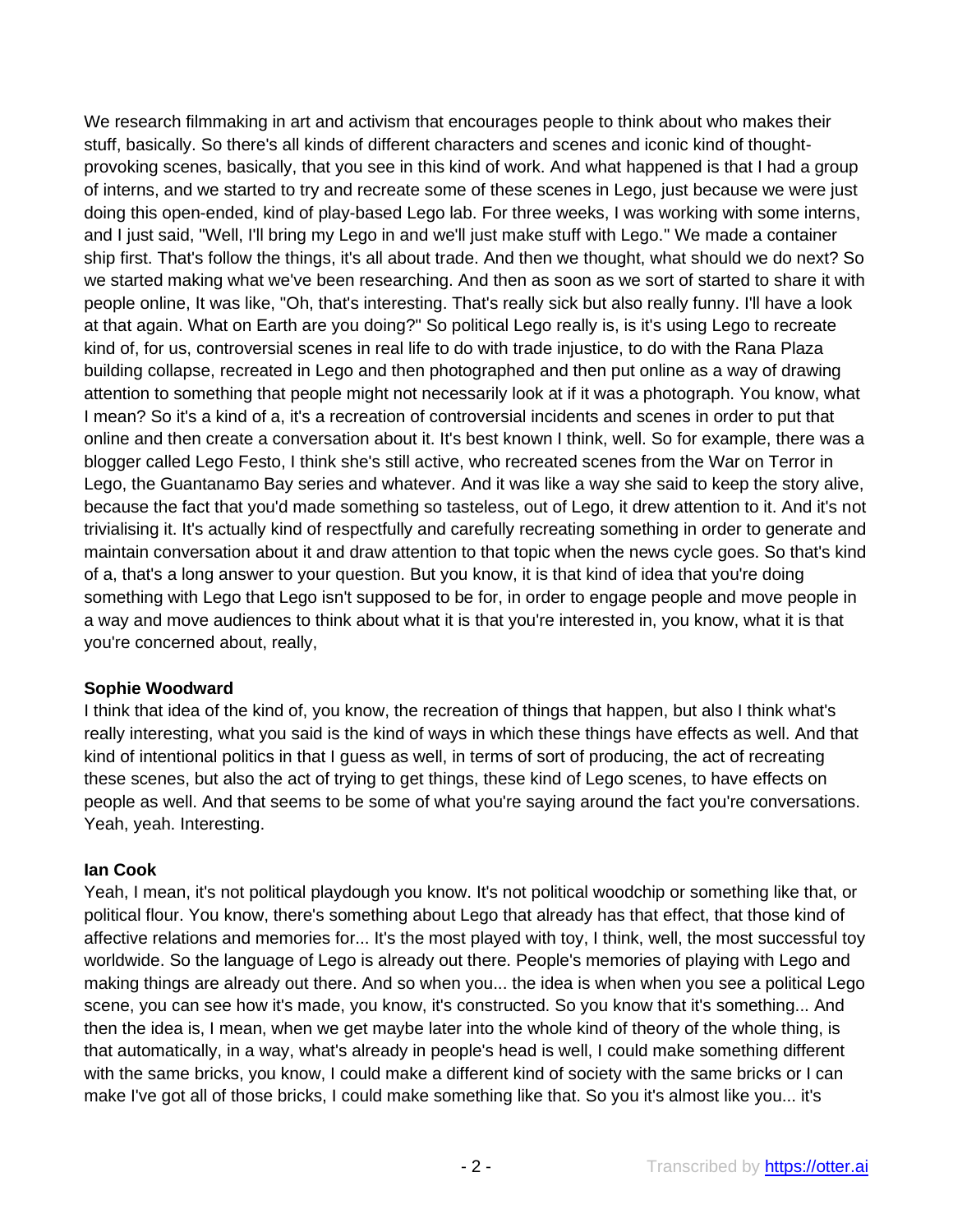something that you... affect is a good word. But it's I think that one of the ways that I read about it is that, Lego artists write about this, is you see it with your hands. Do you know what I mean? It's that you're kind of all going, you're kind of thinking, "Well I could make that." I've got those bits, you know, that kind of thing. And I think there's something... there's different ways in which you can engage people through material methods. But I think this idea of seeing something with your hands is what's unique to political Lego, because there's so much Lego literacy out there, you know, and Lego memories and what have you, that you're kind of messing with a little bit, but also going along with I think. Particularly myself, you know, I played Lego as a child, I played Lego with my kids, you know. This is just something that I know how to do. It's a kind of form of creativity that I've learned from being a kid. So it's not like I have to learn a new skill. It's just I'm taking something that I already understand, that I already have some literacy with, and just play with other people, and then just kind of like twisting it a little bit to make these kind of political Lego scenes to draw attention to these kinds of controversies and what have you.

## **Sophie Woodward**

Yeah, I realised I should be doing this In Conversation at home, because I usually work in my children's bedroom, and it's literally a shrine to Lego. It's more appropriate, probably. Yeah, so I just asked you a little bit then about the follow-the-thing method, because you've written elsewhere about the idea about sort of connecting the people who make stuff within the people who consume it. And so I wonder if you could talk a little bit more about that in terms of I know, you've done the stuff around prime mark as well, for example, haven't you?

## **Ian Cook**

Yeah, I mean, I just was thinking about, you know, when you do this kind of follow the thing, when you're trying to make these connections between, you know, people who buy stuff, and people who make stuff, and there's all these kind of intermediary people working in corporations, or managing factories or driving trucks, or, you know, working along on ships, and all this kind of stuff, you know, there's tonnes of tonnes of different connections in the chain. But when you do the following things, all you end up doing is you're always in the factory, and you're always in the farm. Those are the photographs you see in the newspaper reports, aren't they? I mean, those are the... that's all in the films and the documentaries. But it's very unusual to actually see, for example, the CEO of a company just in his office, or in her office, just just doing what making decisions. And so one of the things that I really, really enjoyed about making the Lego to go along with these with these kinds of, you know, these these documentary films or whatever, is that I just thought, "Well, everyone is equally Lego-able." So of course, I might recreate from a photograph a particular scene from a particular documentary, but why don't I just recreate something that I don't know happened, but I assume it happened. So for example, one of my favourite examples that just made me laugh so hard and that's very important that this sort of stuff. It's like you... it's a certain kind of laughing and you think, "Maybe I shouldn't be laughing, but this is great." So there's this phenomenon known as the Streisand effect, which is one of my favourite, which is when a corporation attacks its critics so publicly over such a long period of time that it draws attention to their critique and makes everyone want to see a film, because it's the film they didn't want you to see. So it's called the Streisand effect. So part of the Primark on the Rack series, which is in the paper, in Transactions of the Institute, you know, the political Lego paper that I wrote, was a series of the Primark CEO. I mean, I don't know what he looks like, but I decided that this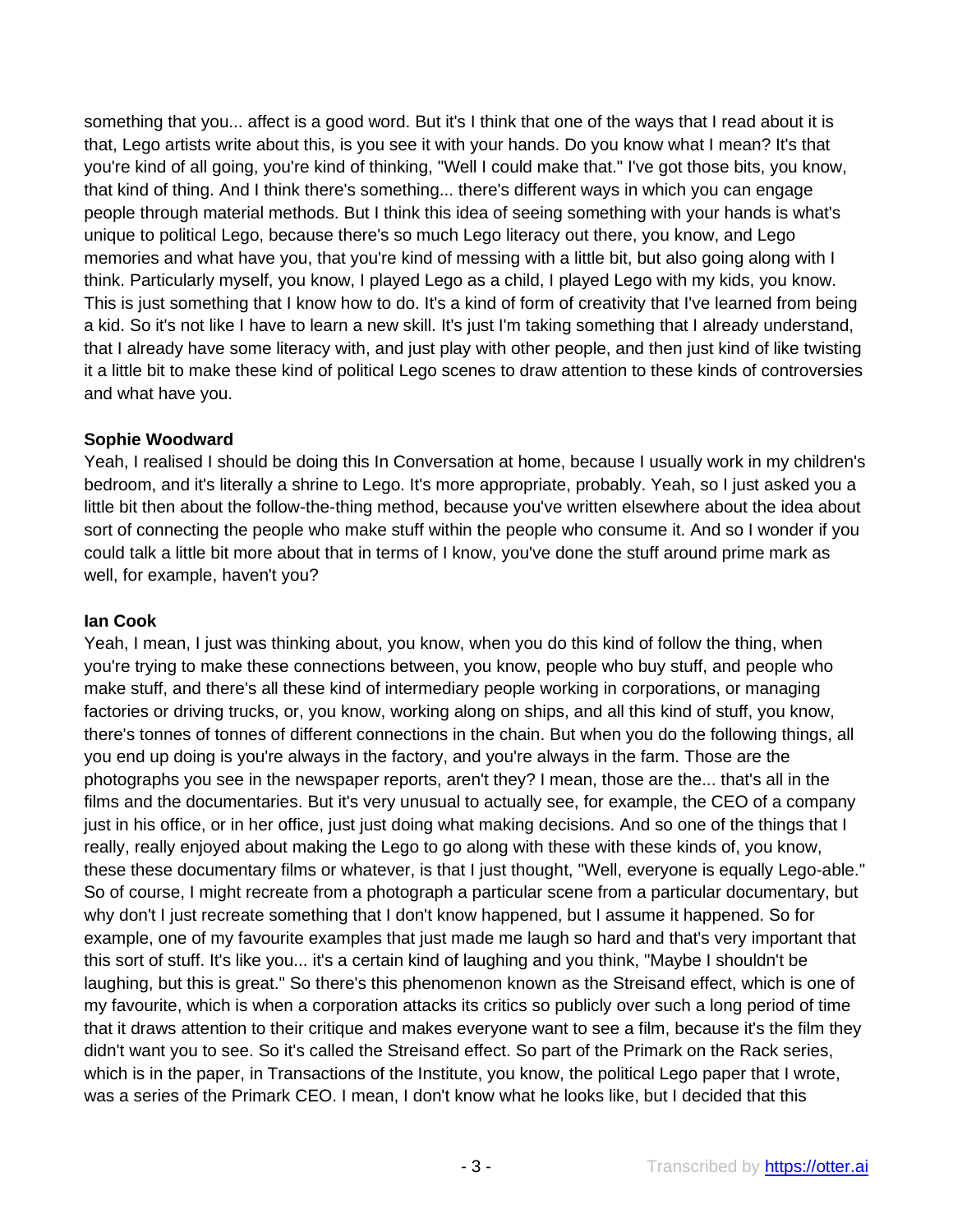particular Lego minifigure was, you know, was him. So there's a moment when he's at home, and he's on his laptop, and he's reading... I think he's reading an article by George Monbiot in the Guardian talking about the Streisand effect and how it's really, really stupid for a corporation to actually go after their critics in the courts. Because it'll just become.. It'll make it viral. It'll make it something that everyone wants to talk about. And so I wanted to Lego the moment when he learned what the Streisand effect was and I just figured that everyone is equally visible, as you decide. And you can you know that something like that probably did happen. And because it's obviously, you know, it's made up, it's fake. It's made of Lego, for goodness sake, you're not you're not making a photograph or anything like that, you know, clearly it's made up. But the point I think, is very, very powerful, I think. And I really liked the idea that, you know, someone at Primark has probably had a look at these Lego scenes. And I don't know what they would say about them, you know, it's like, did that happen? Didn't it happen? Does it really matter? Like you need to know about the Streisand effect, for goodness sake, you know, I mean, and this Streisand effect is quite a common thing in the follow-the-things activism genre. Either it happens by accident, or activists are doing it on purpose. They're deliberately trying to get their activism banned in order that it draws attention to it so you can say that it's banned. So you know, I think, yeah... So I just thought that these places of work that everyone does along a supply chain are equally important, but they're not equally visible with photography, or the way that you come across things. So that's what I kind of wanted to do to show these kind of connected lives through the medium of Lego, to visualise them through the medium of Lego. And the other thing that I kind of found myself doing is that you don't have that many expressions that you can draw upon a Lego mini-figure's face. So I ended up taking... So there was... Some of the heads with the expressions that I really like are then taken from one scene in the Primark offices and put somewhere else like at Rana Plaza. It's the same face with the same kind of emotions but in different places. So you do have this really kind of interesting, weirdly empathetic connections to do with the emotions that people are... So, for example when the Rana Plaza happened, Primark ended up being like the poster boy, I think it was described as, of the Rana Plaza. It was always, "The Primark factory collapses. Primark this." And so I made a scene in the office, the headquarters office of Primark, with the... It was the CEO and his, kind of like marketing team. And they're on their laptops. And they're absolutely... they look absolutely horrified, because there's no way that they can argue that this is some rogue journalist who's telling fibs about them. They're kind of thinking... It's like, "This shit has happened." You know? And so... "How the hell are we gonna.. how the hell are we going to deal with this?" You know, but I use the same face of horror on, I think it was a firefighter, who was crying at the scene of Rana Plaza, because, you know, somebody that we're trying to rescue had died in a fire, you know, that kind of thing. So, I'm talking about this very enthusiastically and I think it's quite funny. But it's also deeply sort of tragic. And, I really, kind of, I found that playing with Lego this kind of way allowed me and the people I was working with to explore this ridiculous array of emotions and affect or whatever that run through these kinds of really tragic kinds of stories in a way that I could never do just by writing about it, I think. That's where the affect kind of you know, and the emotion, kind of fit in really. It's that is that these... Lego already has that sort of stuff in it. And then once you start to play around with it and move it around, and you know, you recreate these different scenes of connected lives, then I think you end up having a much better understanding of those connected lives than if you'd just written about them. Because, this is a long answer, I'm sorry, but I've just got one more thing to say. It's that when you're making a little scene, so it's a little micro scene, which you take really close up with your camera upside down, so the lens is on the floor looking up kind of thing. You're thinking so carefully about the choice of the facial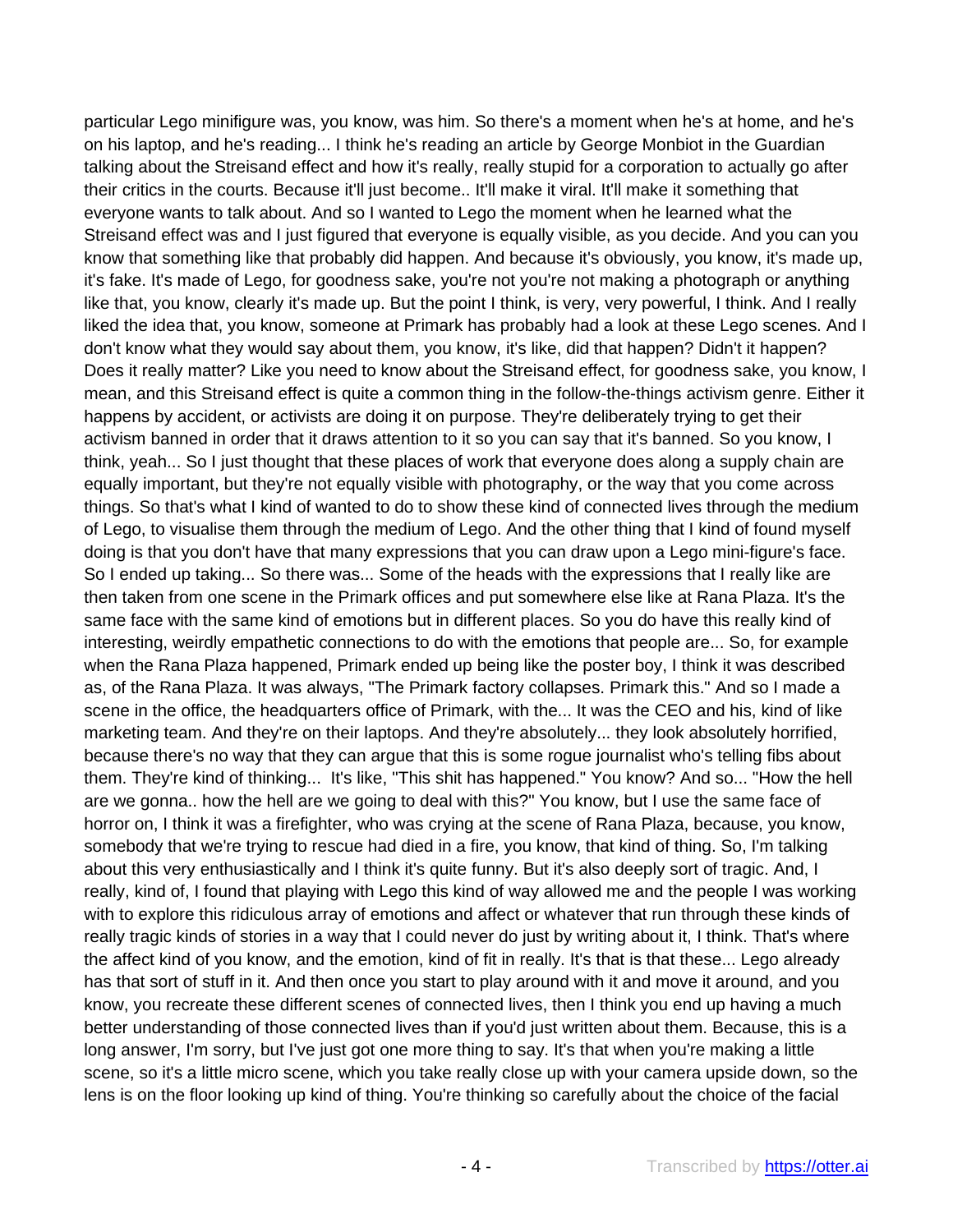expressions, the clothes that people can wear. There's not very many. And then the sort of accessories and how it's all lined up. So there's a certain kind of interaction going on. Eyes are meeting or, you know, that kind of thing. There's a certain kind of drama and you photograph it... Fiddle with it a little bit more until it into you think, "Oh, that's it, that's it." And then you've captured that kind of that moment, that real "ouch" kind of moment. And so what you're doing is... it's a really weirdly empathetic geographical thing to do to create one of these scenes and to think about how they connect with others. And it's done with a lot of care. And a lot of... It isn't fun, you know, what I mean? Is it looks like it's fun, but it's not because what you're creating is something that you know is oftentimes something really bloody awful, you know, but... as a way to express that, you know, the complexity of that emotion and those relational connections and all that kind of stuff. I just found it was a way to think it through and maybe to theorise it better and to put it on the page, in a way that I couldn't just by writing.

## **Sophie Woodward**

Yeah, I mean, that's some really interesting things. I particularly like this idea of, it's kind of rethinking a lot of that follow-the-thing method. It's not just because I think in lots of ways follow the thing is being reduced to the idea that you follow the commodity chain all the way through. But I think almost the kind of imaginative bit, but also visualising different points, I think is really interesting, like, you know, the things that aren't always made visible. So I think that's really interesting. But this... what you've just said about thinking through the doing Lego is just really fascinating, I think. And that brings me into one of the kind of main things that I want to talk about. It's how we can think about political Lego as a kind of material method, because one way of thinking about your methods is that they are methods to understand materiality, but the only reason how we use the stuff of everyday life, whether that's an object interview, or whether it is political Lego, how these kind of material practices, or different methods, because they help us to approach something differently or think about something differently. And I think you've kind of spoken to that a little bit already. But what if you could talk a little bit about that more, about the the kind of materiality of Lego and playing with Lego? And how, maybe, we could think about this explicitly as a kind of material method in that way?

# **Ian Cook**

Yeah, I mean, I suppose the way that I've tried to do that... because I started off doing this political Lego with I think there was six of us. And we're all doing our various sort of things and showing it to one another. And we had quite an intense kind of, you can imagine, quite entertaining, but intense, and really kind of like super serious kind of conversations about how to do this respectfully, and how to do this in a way that would capture people's attention. So there was something about... I did the Primark series on my own. But the way that the political Lego works much, much better is when you're doing it with other people. So you might be sitting in a room, you know, with everyone doing their own thing. Or you might come in during the... I used my political Lego in the pensions strike for UCU as well. So I created this character called Lego VC. Now, the thing is, I always did those creations, but they were all based on conversations on the picket line, and cafes and stuff like that. And I would just churn them over and then just create this thing and put it online, you know. But the Lego lab concept is really, really, I found to be really... We were going to do this weren't we in that workshop in Manchester but it never happened because of COVID. But the idea would be is that you just I just bring along my Lego. And I've got I've got a very specialist collection of Lego because it's got tonnes of minifigures and lots of weird accessories and not very many blocks, because I'm not trying to recreate Wembley Stadium, you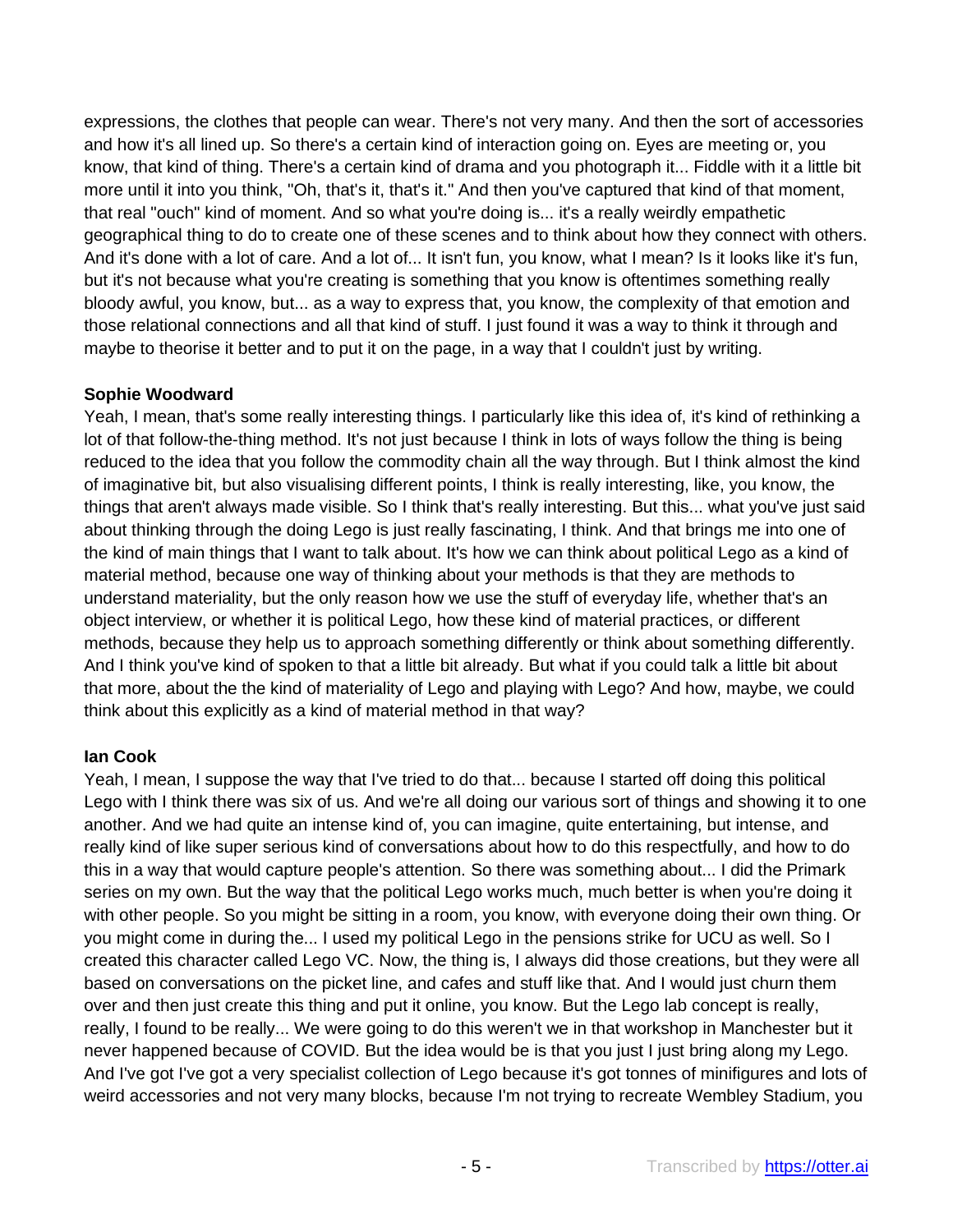know. It's just tiny little close-up things. So there was a project that I was involved in called Blood Bricks, and it was about the brick trade in Bangladesh, I think it was. That's right. And the bricks that were being made there and exported to the UK. And it was about brick trade, brick kilns and the labour and what have you. And so I got together with the people in the team and some other brick specialists and had a Lego lab, which is appropriate, you know, plastic bricks, and, you know, normal bricks. And one of the things that was really amazing there is that I wasn't sure how it would go, but they seem to be quite confident. So I thought, well, I go with it. So they employed a photographer to document their fieldwork, and he then produced these amazing photographs. But they weren't able to use some of them because they had not been taken according to academic ethics, informed consent. I don't know the exact reason. I don't want to go too much into that, because that's their thing. But so what we said is, well... They showed me these photographs, and it's like, "Why don't you recreate those in Lego?" And they recreated them in Lego and they were just so brilliant. They were absolutely amazingly moving photographs that almost seemed to have the same if not more, sort of affective power than the photographs themselves. So then, and then we sort of had different other people who were Legoing their knowledge of the brick trade. And they produced these kinds of amazing work. And I think because everybody knew how to play Lego and everyone knew about the brick trade. And so it was just a question of rummaging around. Basically you put all the Lego on the table, and people don't necessarily know what they're going to do because you get inspiration from the pieces themselves. So this is part of the material method thing. You don't picture what you want to do and then find the pieces. It's kind of going backwards and forwards between some rough idea and what's there and then you end up having to use all kinds of, I don't know... I wanted to do this... One of the Lego, the Primark ones, is this journalist interviewing a firefighter outside Rana Plaza and the microphone that the journalist is holding to interview the firefighter is actually a Lego fork upside down. So you have to improvise, you know, with what you've got. If you don't have a Lego microphone, it's like well just find something else that kind of works like that, you know. So there is this kind of interplay between, you know, what you've actually got, the materials you've got and the ideas that you have. And so it isn't like... You're not materialising a thought. Do you know what I mean? There's this dialogue going on between the materials, and the ideas and, and it's almost like what you thought you were gonna do and what you end up doing are often very, very different to each other. Because you might have a great idea and then when you make it, it just looks bad, you know. So you have to just take it to pieces, and talk to somebody else and see what they're doing. And then they'll give you a piece. And, you know, that kind of thing. In the process of having the conversation with all, you know, that rustling Lego noise as the soundtrack, kind of thing, you end up having a very, very serious conversation, and then you share what you've, you know, you share what you've made, usually by by tweeting it or putting on Instagram or something like that. And then you put it on the screen and see what everyone has actually produced. And just as a method, it was a fantastic way of having a serious conversation. But not starting off by saying, "Let's have a serious conversation." You know, let's just make some stuff, let's just make what it is we're thinking about and in the process, things start to bubble up and you end up having quite profound... I find it very, very difficult if someone expects me to say profound things in an interview. I could be sitting around making something and things just bubble up, you know, as and when, you know, they come into your mind, you know. But I think the other thing about it is... I haven't done this year, but there is that kind of idea as well about... A lot of my ideas about this come from a geographer called Tara Woodyer, who's a geographer, a ludic geographer, a geographer at play. And a lot of this comes from her doing research where she's playing with kids, basically, you know, making Lego or an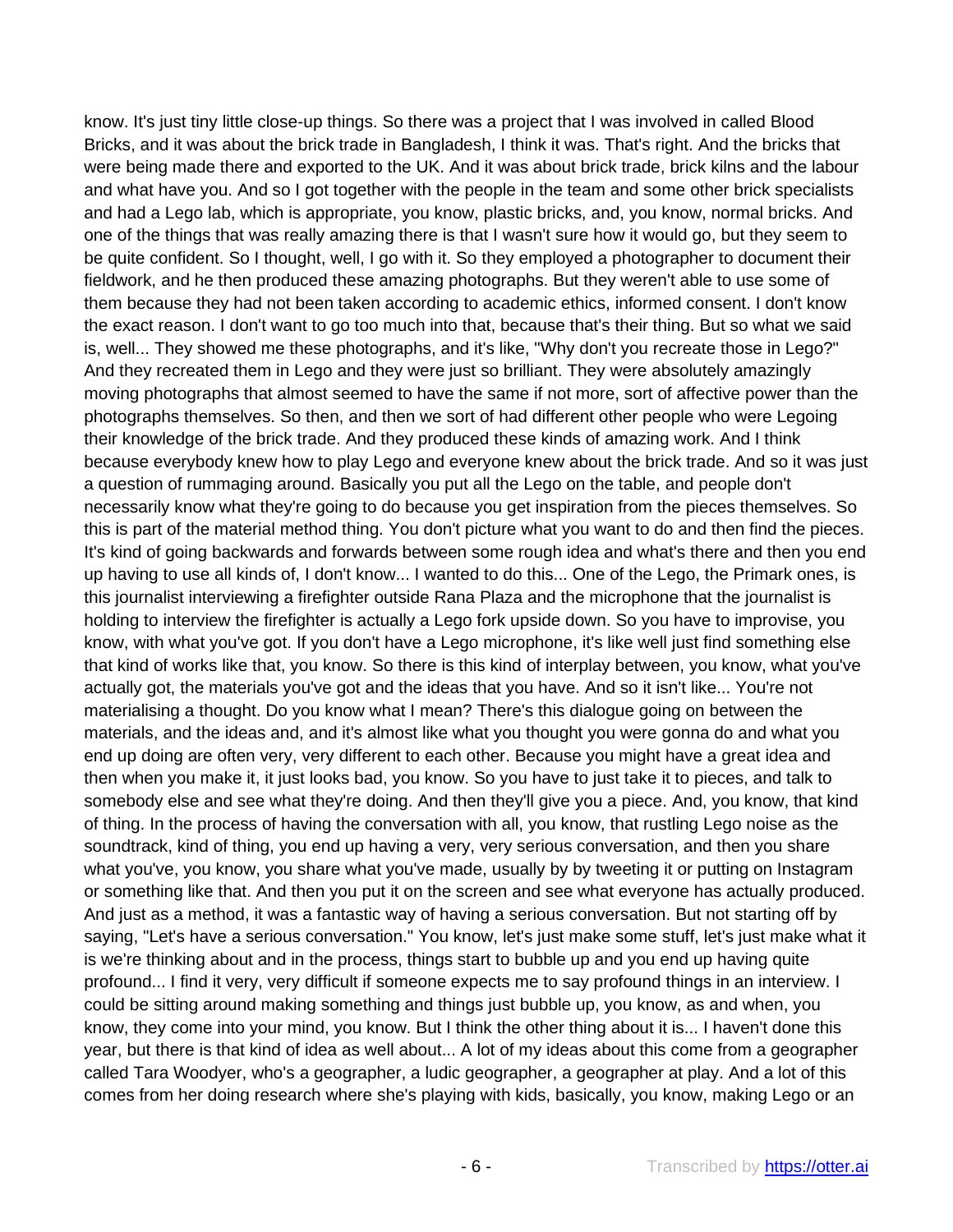Airfix kit or playing a video game or something like that, you know, so as a research method, doing something, and then the conversation bubbles up. And that conversation can be really, you know, really, really fascinating, but you have no idea what's going to happen. But if you get the right people in the right... I always think if you get a really interesting combination of people in a comfortable space, with all the right kinds of materials there to play with, you know that something's going to happen. You don't know exactly what it is, but you know that something interesting is going to happen. It's kind of like party planning in a way. But you know, our research is like that, I think, isn't it? But getting people together with something to do to make together or with Lego. There's the convention of parallel play isn't there as well. So we're not making the same... We're just playing together, but separately. And I just think it kind of works as a way of, you know, for me anyway, it works as a way of generating these kinds of conversations.

## **Sophie Woodward**

It's really interesting, because on one level is the kind of ways in which the kind of act of making does generate interesting talk. But I think one thing as well, I'm really interested in that's come out a little bit, what you say is the ways in which on one level, it's going with what Lego is, and what it's always intended to be, which is imaginative, playful, creative, but at the same time is this kind of subversive element in it as well. And, and I'm really interested in the ways in which the materiality of Lego allows that coexistence because it allows people to play because that's what it was was intended for. But at the same time it is the subversion. It's not going against that, that's kind of part of Lego, because you can mix and match.

## **Ian Cook**

You can make a tower and smash it straightaway, can't you? That's not what the, you know, the instructions tell you to do. But there's a lot of... a lot of that comes from people's experience of Lego. It's very, very... Because I think there's the Lego movie. It's the tension between, I don't have you seen it, but it's the tension between sticking to the rules, the instructions on the box, and then just making whatever, whatever comes to mind. And if you want to make something that's annoying or funny, or something like that, you know, it'll just it'll kind of just come out really, I think. But yeah, I know what you mean. It's it's very, very... I think play is subversive. So I mean, that's, that's what I would say, anyway. It's not like you're joining them together, but I mean, I think they, they genuinely are.

## **Sophie Woodward**

Yeah, yeah, I just I love I really like that critical use of playfulness that I think Lego allows because it is, you know, this idea that it is play, but play doesn't somehow mean you know, something trivial or, you know. Actually, that is a way to... I think at one point you wrote in the article about issues that are really difficult to handle. They're almost too hard and actually playing with Lego is a way to kind of process them and deal with them and the models also allow people a route into it maybe in a way that a photo wouldn't.

## **Ian Cook**

I mean, you've read the article, haven't you? I mean, what… The idea is, is that the photographs do a lot in that article. They're not just illustrations that they should be kind of jumping out of a page or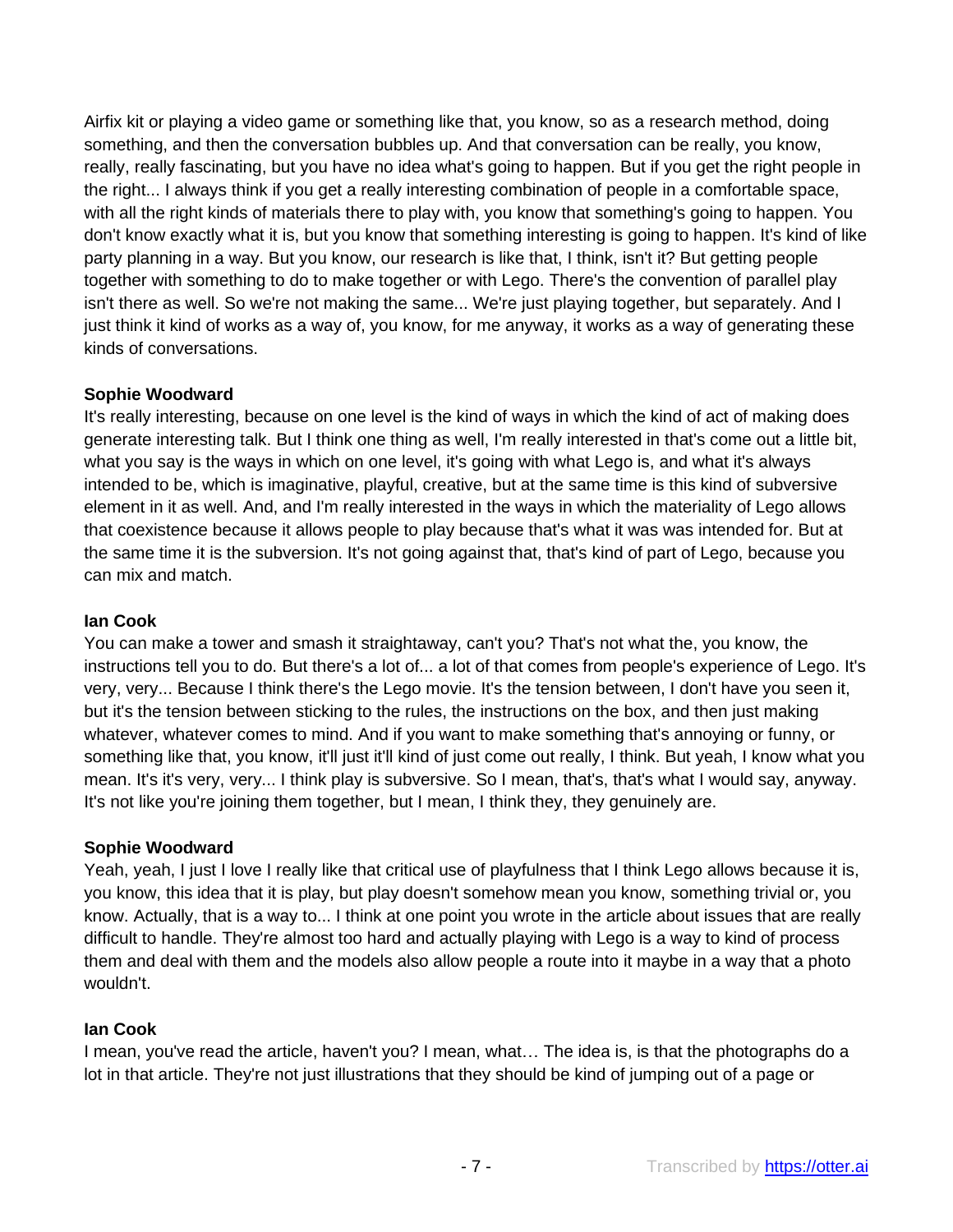something like that. I mean, what caught your eye or what did... What was your experience? Do you mind me asking?

## **Sophie Woodward**

What I find really interesting is Lego is so familiar to me. It's such a part of my life all the time. I have three small children so I see it all the time. And I think... So I obviously read it and saw those images in that lens and that Lego is everywhere. And what really got me is this idea about the kind of familiarity and the strangeness in that, like it was so familiar to me. But seeing an image of a kind of political scene or seeing an image in an article is so not. And so there's this weird kind of moment of familiarity and comfort, but also stepping back thinking, "But this is about that." And I found like the image of the Rana Plaza thing, I was really interested in seeing because it's such an awful thing. And I've seen photos of it, and they're awful, but actually seeing the Lego thing and reading that story about how it was made, I think, doesn't in any way detract from that. But it actually almost kind of does give this different route in. And you know I really felt that in the sense in which because there is that familiarity of Lego, we can feel comfortable with it. You know, I feel comfortable with Lego. But at the same time, I didn't just look at them and think "Oh that's a Lego model. That's a good one". You get this feeling of kind of distance as well. And I think that's something that I felt quite strongly. It's that closeness and familiarity, but also the distance, I think.

## **Ian Cook**

Gosh, that's amazing, isn't it? I mean, it's amazing... I mean, I think because it isn't trying to be literal at all, is what isn't. It's not trying to... it's not trying to be didactic, it's just trying to sort of like create this kind of world that's got all of this kind of, this meaning in it. I mean, what's really, I think what's really interesting about this kind of thing, which I suppose is like, anything that you create is that you invest your own meanings in it, you know, your own, and then some things that you do understand that some things you don't understand, but somehow, because when you put things together a certain way, they just, it just goes, "Oh". You know? It's like that. And you don't always understand why that's the case, because you just keep fiddling until it goes like that. And then when, of course when somebody sees it, but you know, they got all the things that they know about or they feel they understand or they, you know, they know about it particularly. And that's in there as well. So there's something about that, that I just... There's a real... I really enjoyed the reading for this because the follow-the-thing idea about reading is you don't read the follow-the-thing literature and then do follow the thing, you start with a thing, and then whatever, and you know, its journey or whatever it might be. And then whatever sticks to it you read. So that's your organising principle, you know. It's just the thing is your co-author, kind of thing. And I think with this Legoing, we didn't read about Lego and then do it. We did it and then read about it afterwards. And then found out that there were lots of things that we were doing that we didn't realise. And there was a really, really kind of... I found this great article about, I think it was affect and play. And it was the idea that there's this... It's almost like the affect comes first. Like you're following the kind of mood you're following the bricks, you're following your ideas, and then it just feels right. And then later on, you might if you're lucky be able to make sense of what you've done, I think. Do you know what I mean? And I know that's probably quite a common argument. But it really is true. If there's something that you're... It feels like you're tuning in to something. You're tuning into the materials and tuning into all kinds of things, and it all kind of, sort of, ends up in the work whether you understand it or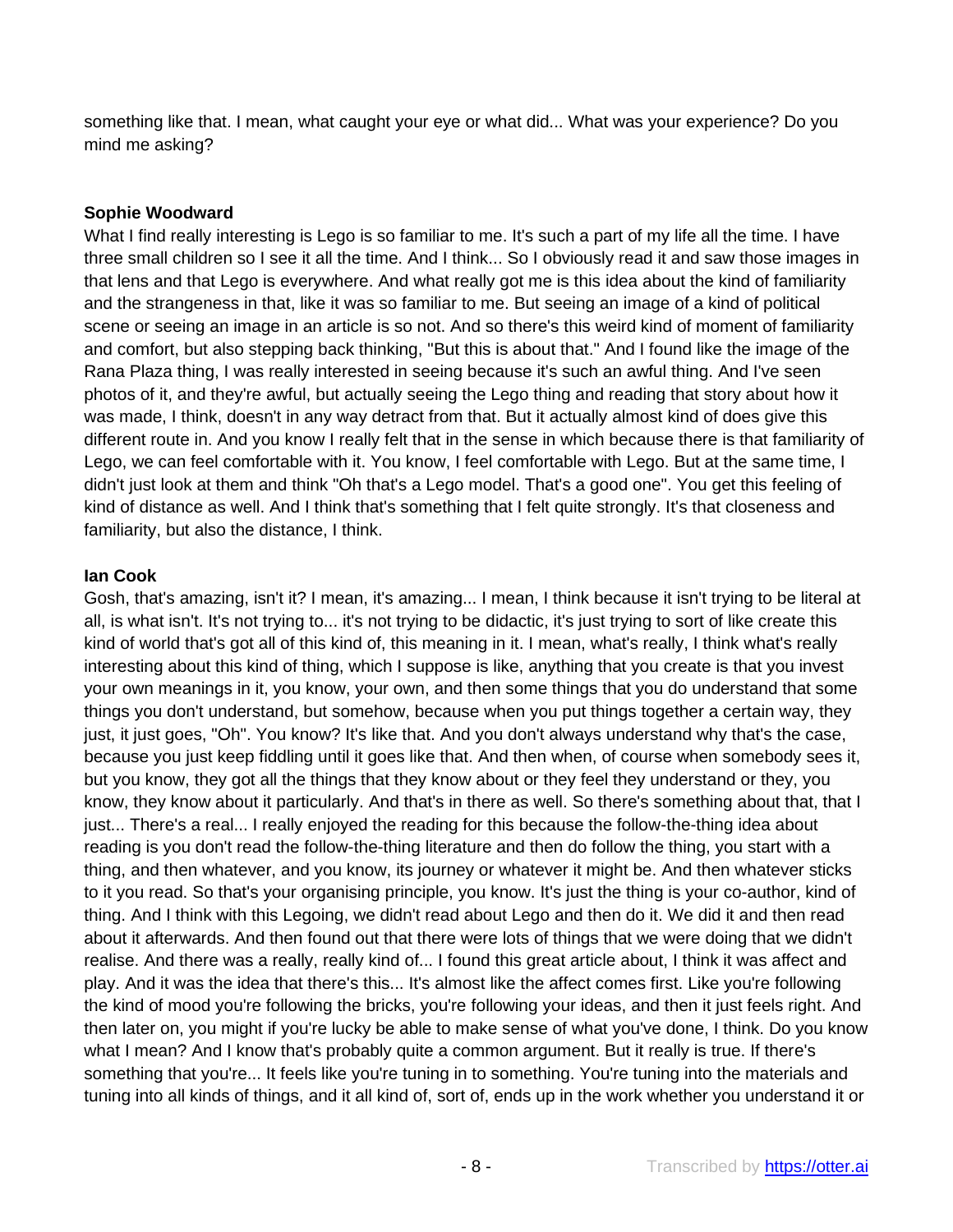not, you know? And I think, I don't know. That's what certainly what it felt like to me. So when I read that, that that's an argument, I thought "Oh, yeah, that's exactly what... that's exactly what it's like." You know?

## **Sophie Woodward**

Yeah. I mean, I think that, for me, gets exactly to the heart of material methods. So you know, so I started doing touring methods way back when I did my PhD, but I had no idea that I was doing it. And I started up in wardrobes and when I was working out what I was going to do, I just started with a wardrobe and I thought, well, how can I understand clothes? And, and that was kind of my starting point. And then I went back and read and, and I think actually that the sense in which it's, it's not in any sense, anti-ethnological or anti-theoretical. It's centering things and thinking about those things. And actually, I think that's really what's kind of exciting sometimes about these methods. It's that it then opens up different ways of doing stuff.

## **Ian Cook**

Yeah, totally. Absolutely, absolutely. I mean I just figure, you know, I've read lots of things, it's all in my head. And when I play Lego, it's gonna be in there somewhere. But the only problem is working out what on Earth is in there. So that particular paper... We've been doing this Legoing for years and years and years. But it took me... it took me a heck of a long time to write it, because it didn't understand what what I done in order to... Do you know what I mean? It took quite a long time to be able to think and reflect on it, and read and just work it out. Just to sort of say what it was that we were doing and why it was interesting, you know, or might be interesting to other people that might want to have a go. I don't know. That's, and I think that's always the it's more that kind of approach to methods. I think, you know, just to echo what you're saying, where you're constantly moving between what you're doing and what you're reading, and then each one kind of shapes the other. And I think that's that's just a, for me, that's a follow-the-thing method anyway, because you're constantly... This thing, it's... you're taking whatever it might be that you're researching. And, you know, you finding it in a different context where people are talking about all these things, or better read about those things, you know now, you know. It's that the similar kind of... It's like an attitude to research, isn't it really? It's going to be all right. It's going to be alright. But it is, kind of... Sometimes you've just got to go with the flow. If it's interesting, and you're enjoying it, and people are talking to you about stuff, and it's like, you're, you know, you're in the right place, whether or not you fully understand why you're in the right place is something to work out a bit later on.

## **Sophie Woodward**

Yeah, I think that definitely resonates with what I do. And I like this idea that actually isn't always that, you know... because one of the things that I've really thought in material methods is trying to disassemble this relation between theory methods, empirical, is that actually, often with the material method, you start with the stuff and then you are doing the theory.

## **Ian Cook**

Yeah, absolutely. It's theorising, It's helping you to theorise. It's drawing, your... It draws your attention to combinations of things... To me, we follow-the-thing method, and the Legoing is it just draws your attention to all kinds of things that we might not normally find together, theoretically. And that's the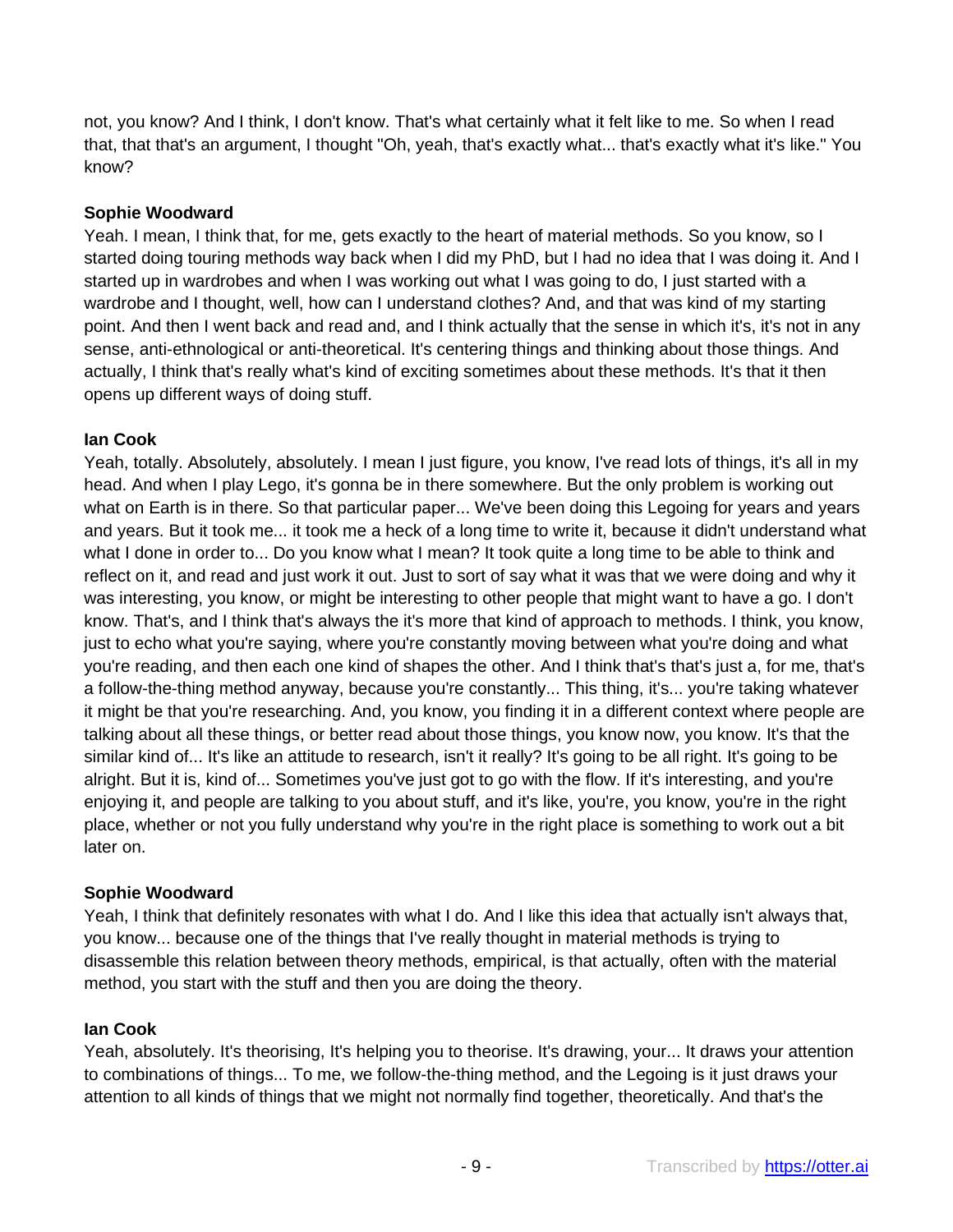theorising process. It's the joining together of all of these different disparate sort of ideas and concepts and what have you. And that's why in a way, the narrative approach to presenting it is so important, because that theorization is part of that unfolding process, oriented narrative of the work.

## **Sophie Woodward**

Yeah, really interesting. And so we'd like to ask you a little bit about disciplinarity, actually, and partly because I think a lot of material methods involve the kind of drawing of stuff from maybe the arts, or from design, and kind of using them to think through whether that's a geographical or sociological kind of question. So I just... I guess, I just wanted to ask you a little bit about the place of kind of the methods of follow the things or the method of political Lego within your own discipline, or if you think it's kind of just common discipline.

# **Ian Cook**

I mean, the follow-the-things stuff is, for me, inherently geographical, because it's multi-sited. It connects up different places, and, you know, scale and distance or the classic place, you know, all the sort of classic geographical things that we claim are our own, which, but aren't, you know. So to extent, that's definitely the case. And you know the Lego recreations are about recreating something that happened somewhere. It's recreating a place and a moment, you know, that kind of thing. But I just think it's for... I mean, it's like you're trying to understand something, so anything that sticks, anything that helps you understand it is what you read, you know. So for example, I was thinking when I did my... I did a paper years ago on Caribbean hot pepper sauce. And it was made in Jamaica and eaten in the UK and I managed to do this kind of multi-sited ethnography all the way through. And for part of it, I had to, I mean, I had to understand the most ridiculous combination of things in order to understand that journey. So I had to know something about... I think I got really interesting flies at one point. So the plant, the particular, I think it was a scotch bonnet pepper or something like that, it was susceptible to a particular kind of fly. And so the fly and it's life, and it's, it's, you know... whatever it needed to survive just needed to be interrupted in order for that flow to take place. So I have to know about flies. And next thing I know, I'm trying to work out why it is that people like these kind of capsaicin, and it's called capsaicin, which is the enzyme in the chilli peppers, that gives you that kind of hot sensation. So then I was reading all this stuff about how the tongue works, you know, and the different taste receptors. And I remember having to get in touch with a Japanese academic who was the world's foremost expert on tongue capsaicin. Just to say like, "Have I got this right? You know, that kind of thing. And then I'm talking about political economy and structural adjustment, and all of these kinds of things all in the same sort of space. So I'm, I kind of... I think, the theorization is possible. I'd never be able to theorise these things abstractly, God in a month of Sundays, and never even imagined that I had to put them together at all. But I think because it's about, you're always talking about the thing, and you're always trying to understand part of its life, you can sort of like move two steps away from the thing, talk about this particularly and then come back, you don't have to be the world's expert on these things. But it's a... I mean, that's inevitably going to be you know, cross disciplinary, transitionary, post disciplinary, whatever you want it to be, but it's almost like it's in an accessible kind of way. Of course, you have to talk about these flies, you know. Of course you have to talk... They can ruin the whole, you know, the whole supply chain. Of course you have to talk about the tongue and capsaicin because that's what people... you know. You can't... It's almost like you've got to... All the stones have got to be unturned one way or another just to just to join it all together. So it is inherently like that I think, and it's the same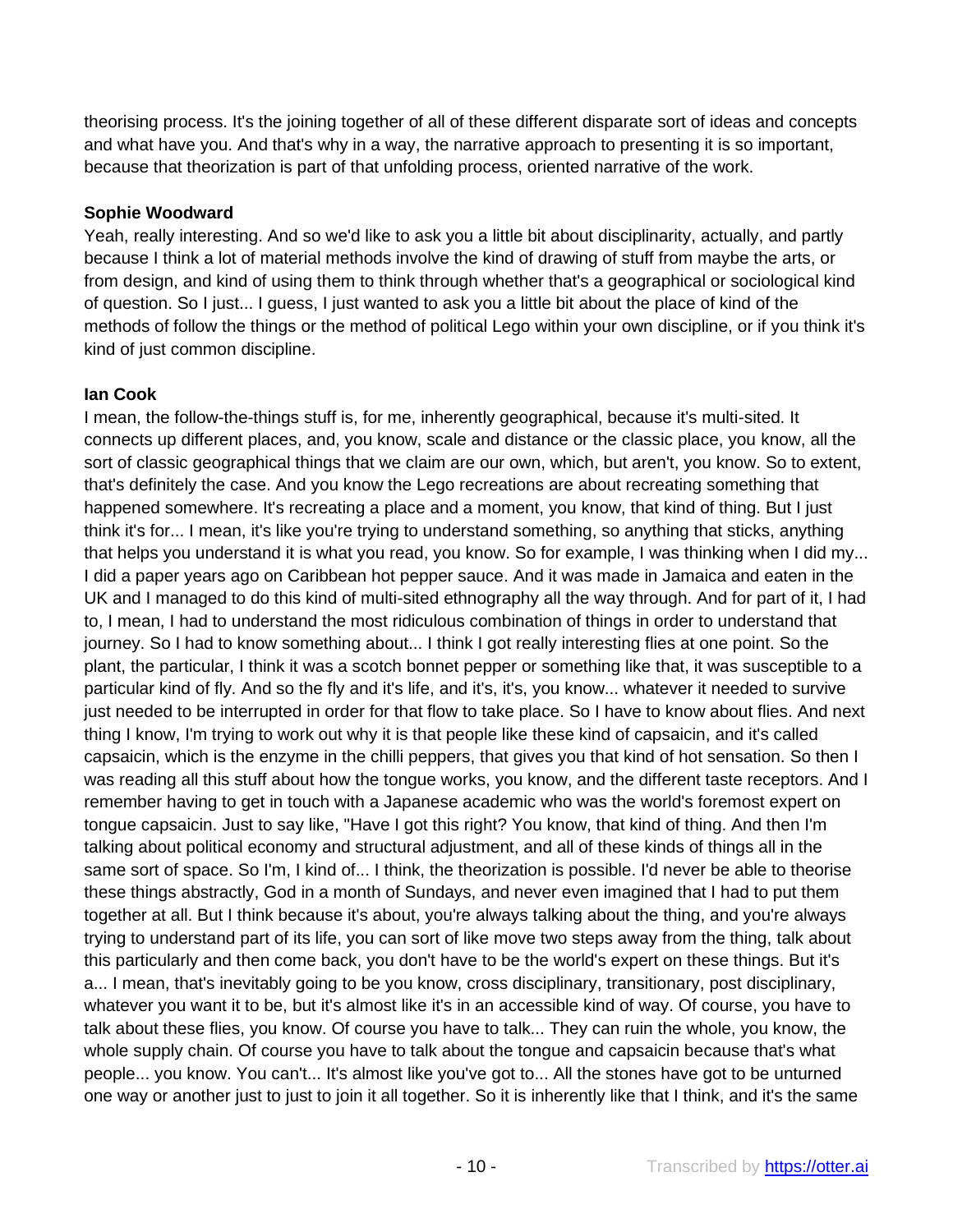with the Lego. It's like I have to understand what I'm Legoing but I also have to understand Lego itself, you know, and, and the story of Lego, the politics of Lego, you know, that everyone is yellow because that, you know kids don't understand race, you know, that kind of thing. All that stuff is all combined together, you know. So yeah, it's inherently got to be... It can be located in geography because I'm a cultural geographer and you know, this is a sort of thing that is encouraged there. So that's why I'm happy to call myself a cultural geographer, because I don't, I'm not... I'm not kind of swimming against the current, you know, here. It's just kind of what cultural geographers do. So that's, that's a good thing about the disciplinarity being in the right bit of your discipline, which encourages you to not be in the discipline, kind of thing, you know?

## **Sophie Woodward**

Yeah, yeah. I mean, I guess that's the thing isn't it? It's that no matter how much you were asking questions that come from your discipline, if you're doing material methods, or material based research, you always have to understand the stuff itself, what, you know, whatever that is. And I guess that's, you know, whether that is the Lego... So, so the final question to ask you about then was about kind of the future of the method. So whether that's, for you, how you could imagine value or how you think you could imagine other people might develop it, what the possibilities about are as a method.

## **Ian Cook**

I don't know. I published this paper. It's been published for three years now. And at the end of it, it says, you know, "Why don't you try with your Lego?". Or your, you know, Sylvanian Families or your Hello Kitty figurines. And I thought that I might get some, some response. I haven't got anything. So I... I think, specifically with the, you know, with the Lego, I don't think that... It's just part of a much broader kind of creative practice, you know, that is being, you know, that is taking over in all kinds of ways. So, for example, you know, one of one of my PhD students is doing research on homeless women. And she is, she's developed this methodology of manicures. So she's going to offer manicures to homeless women. And in the process of them doing their nails, they're going to have this kind of conversation, so you know, so it's just that it's more to do with the principles of the creative methods, really. And you know, I'm not doing this alone. We've got a very, very active creative geographies, kind of bunch of people in, you know, my department, and we're constantly going on retreats, and we've got artists and sculptors and dramaturges, and people who are kind of like hybrid geographers, who are coming along. So we're constantly doing this kind of thing. So it's more like a culture of creative practice, I think. So all of the kind of main ideas, the broader ideas about what I've learned about Lego can be applied to all kinds of things. It's just, it's just, I think it's people finding their own ways in which they can take the broad ideas and put them into practice, really, and I think that's... So in terms of the future of political Lego, I got no idea. It might just be a flash in the pan. But I think the broader idea is definitely... There's all kinds of fascinating things that are happening, really, and I'm really lucky to be in a department where this is something that we, you know, a big bunch of us have been doing for a long, long time as well. So, you know, it just doesn't come out of nowhere, you know. It's a certain research culture, which is, you know, which is massively encouraging for experimentation basically and making mistakes and being a bit crap, but something will bubble up out of it. You know, it'll be interesting, you know.